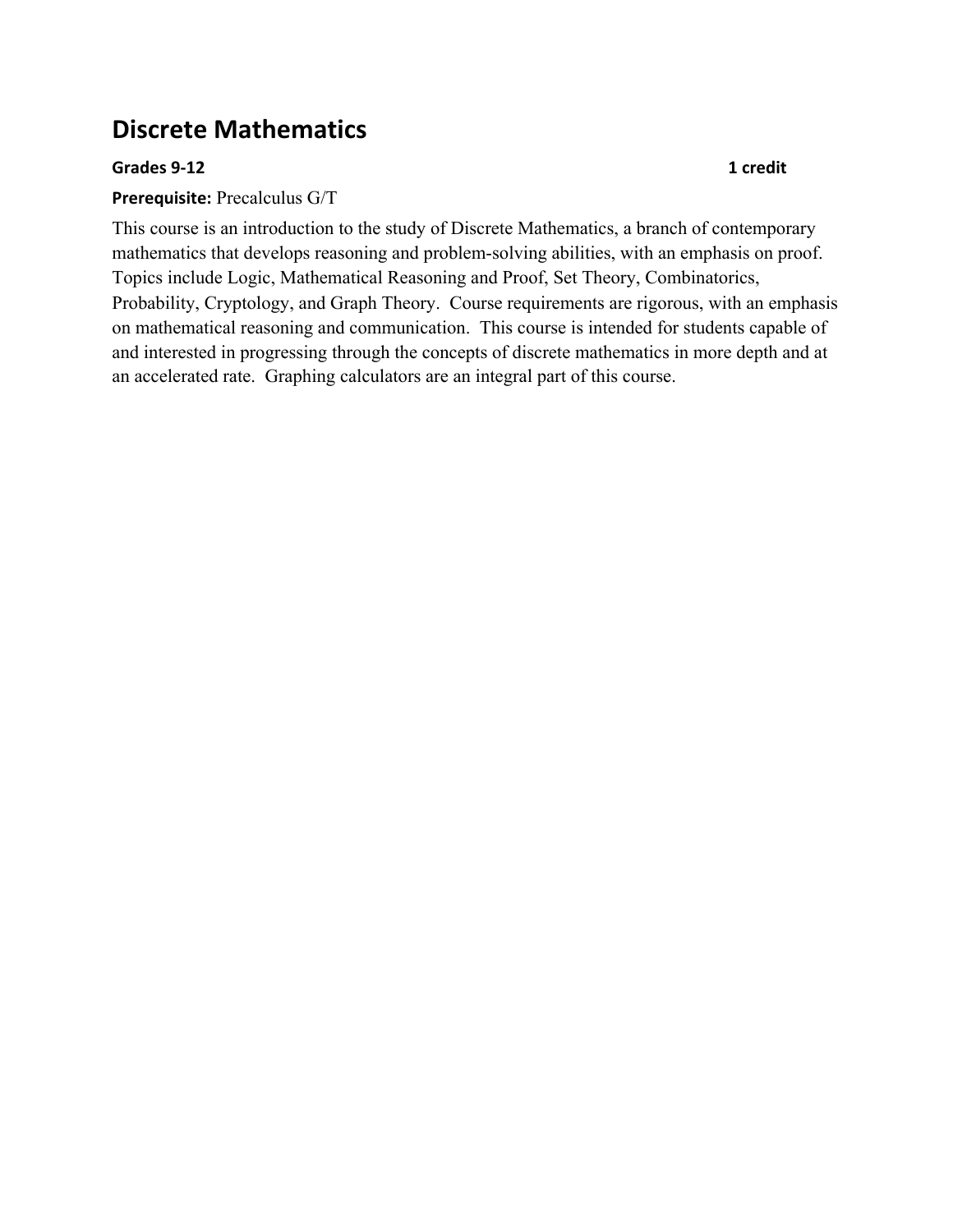## **Discrete Mathematics Essential Curriculum**

### **UNIT I: Logic**

**Goal**. The student will demonstrate the ability to use mathematical logic to solve problems.

Objectives – The student will be able to:

- a. represent English-language statements using symbolic logic notation.
- b. use and interpret relational conjunctions (*and, or, xor, not*), terms of causation (*if… then*) and equivalence (*if and only if*).
- c. use truth tables to analyze the truth values of compound statements based on the truth values of their components.
- d. use truth tables to determine if two statements are logically equivalent.
- e. use truth tables to identify tautologies and contradictions.
- f. identify the hypothesis and conclusion of a conditional statement.
- g. interpret English-language statements (*if, only if, necessary, sufficient*) by converting each to the standard *"if… then"* form.
- h. write the converse, inverse, and contrapositive of a conditional statement.
- i. describe a counterexample for a conditional statement.
- j. write the negation of a conditional statement.
- k. write the negation of statements with quantifiers *"for all"* and *"there exists"* and write the negation of statements with multiple quantifiers.
- l. recognize *modus ponens* and *modus tollens* as valid argument structures.
- m. recognize the *converse fallacy* and *inverse fallacy* as invalid argument structures.
- n. use truth tables to determine if a given argument structure is valid.

#### **UNIT II: Mathematical Reasoning and Proof**

**Goal**. The student will demonstrate the ability to use iterative and recursive processes to prove properties of integers.

Objectives – The student will be able to:

a. write a direct proof for a simple implication involving basic properties of integers (like "*even*" and "*odd*").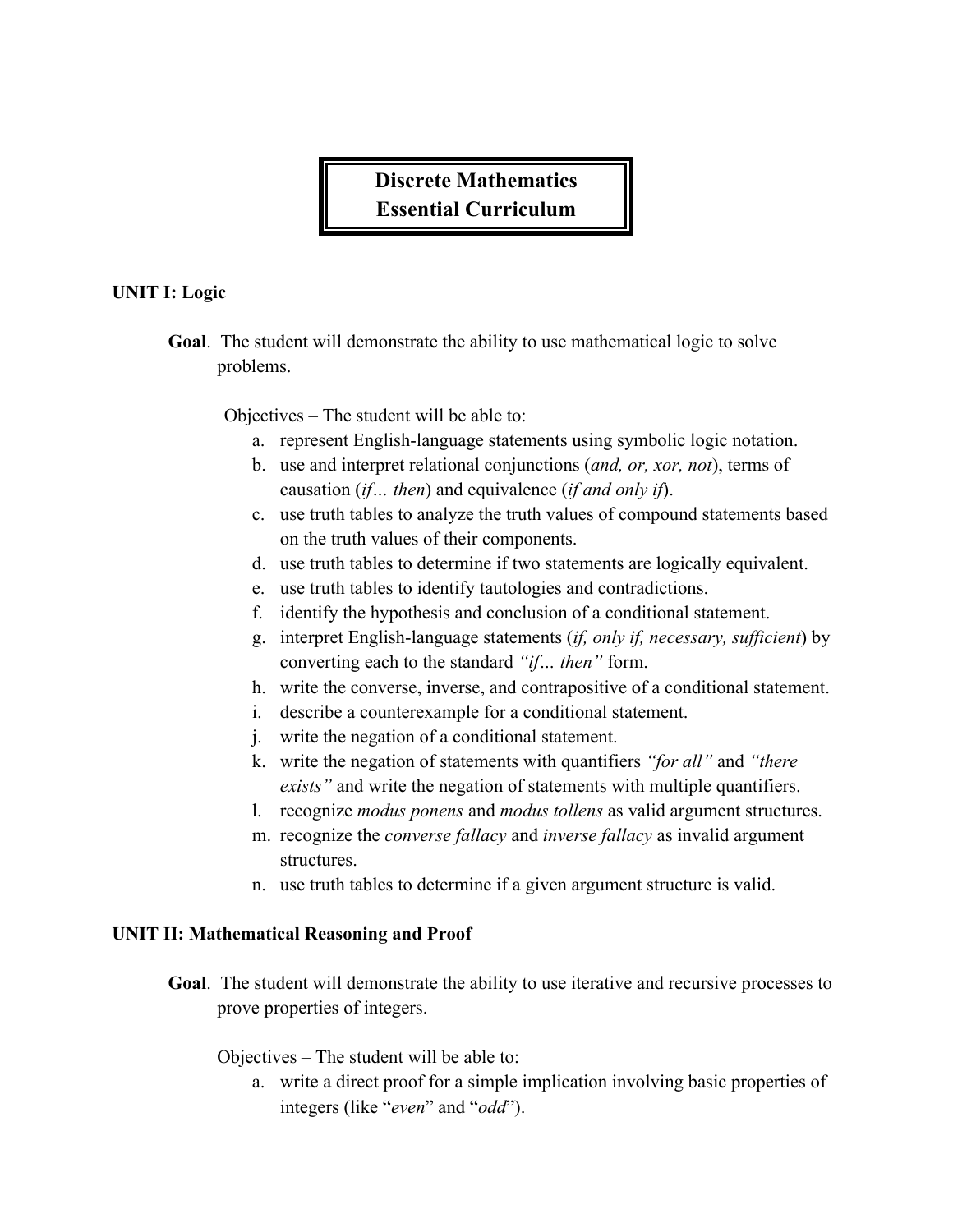- b. prove an implication by forming its contrapositive, then proving that contrapositive implication.
- c. write a proof for a statement whose hypothesis or conclusion states that a particular integer is divisible by another.
- d. use the division theorem to define cases for a proof.
- e. write a proof for a statement whose hypothesis or conclusion states that a particular real number is rational.
- f. use the principle of mathematical induction to prove the terms of a sequence (whose recursive description is given) satisfy a given closed formula.
- g. use the principle of mathematical induction to prove a summation satisfies a given closed formula.
- h. use the principle of mathematical induction to establish divisibility properties.
- i. write a proof by contradiction for a statement about basic properties of numbers.
- j. recognize various forms of proof (direct proof, proof by contrapositive, proof by cases, proof by exhaustion, proof by mathematical induction, proof by contradiction, existence proof).

### **UNIT III: Set Theory**

**Goal**. The student will demonstrate the ability to use sets to codify mathematical objects.

Objectives – The student will be able to:

- a. represent a set using set-builder notation.
- b. give examples of finite and infinite sets.
- c. build new sets from existing sets using various combinations of the set operations *intersection union, difference*, and *complement*.
- d. determine whether two sets are equal by determining whether each is a subset of the other.
- e. use Venn diagrams to illustrate and investigate properties of set operations.
- f. apply the Inclusion-Exclusion Principle, for two and three sets, to determine the size of the union of sets.
- g. calculate and describe the Cartesian product of *n* sets.
- h. find the partition of a set satisfying given conditions.
- i. calculate and describe the power set for small sets.
- j. calculate the size of the Cartesian product of sets, and of the power set of a set.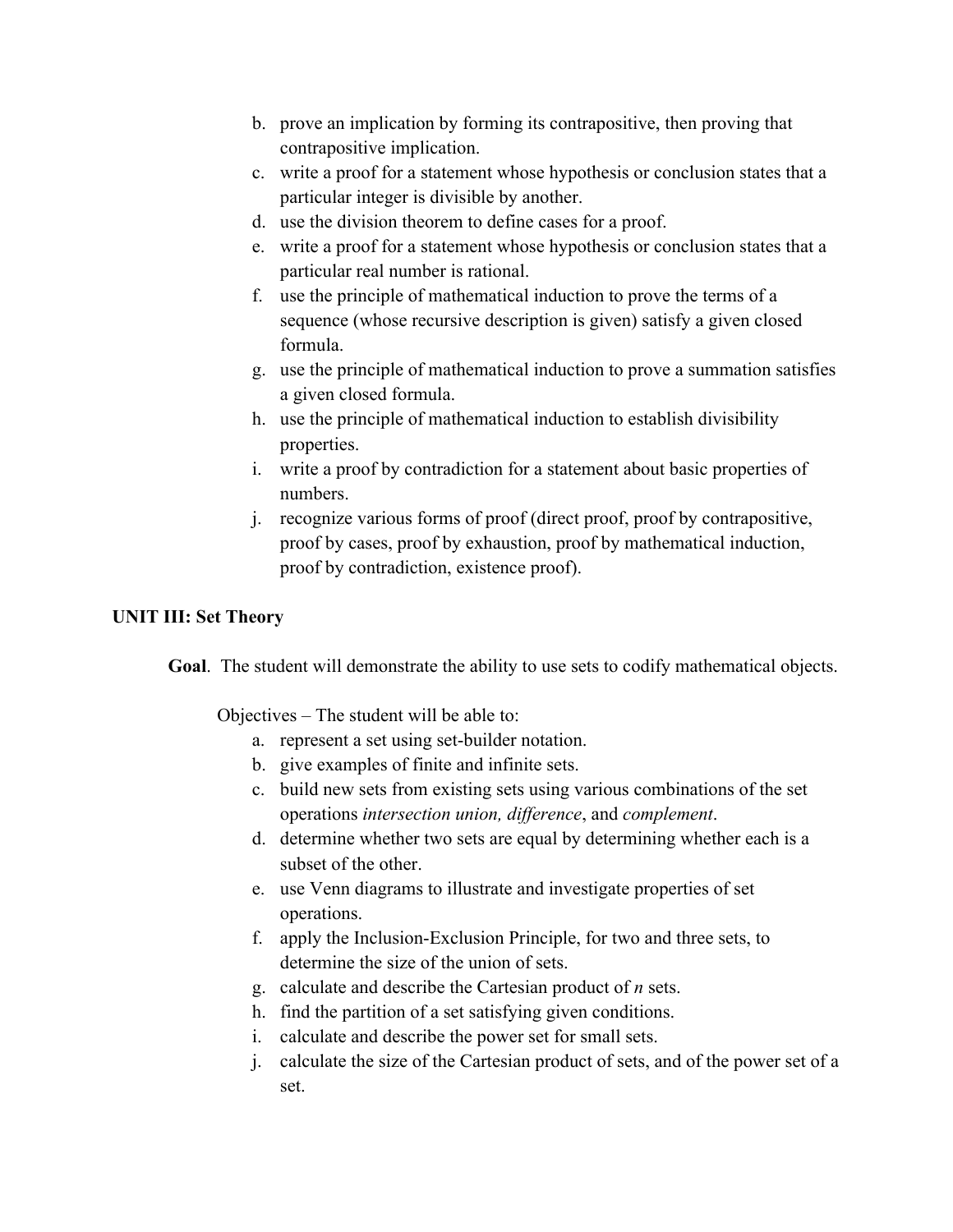#### **UNIT IV: Discrete Functions and Relations**

**Goal**. The student will demonstrate the ability to use discrete functions and relations to solve problems.

Objectives – The student will be able to:

- a. use the composition of logarithms and the floor or ceiling functions to solve problems.
- b. calculate values for iterated function sequences for various choices of *a0.*
- c. give complete or partial arrow diagrams for iterated functions.
- d. use algebraic methods to locate all cycles of length 1 and length 2 for given functions.
- e. use the principle of mathematical induction to prove that a given sequence eventually reaches one of several cycles.
- f. apply properties of iterated functions to construct the Sierpinski triangle.

### **UNIT V: Combinatorics**

**Goal**. The student will demonstrate the ability to use a problem-solving approach in applying counting techniques in order to determine probabilities.

Objectives – The student will be able to:

- a. demonstrate that two sets are the same size (without knowing the size of either set) by describing a 1-1 correspondence between the two sets.
- b. apply the General Addition Rule for Counting.
- c. apply the Multiplication Principle of Counting.
- d. apply the Complement Rule.
- e. interpret and simplify expressions involving factorial notation.
- f. solve counting problems involving permutations, combinations, and other systematic counting methods.
- g. apply the Binomial Theorem to determine the coefficient of  $x^k$  in various expressions.
- h. relate Pascal's Triangle to the Binomial Theorem.
- i. use *r-*combinations to count binary sequences of length *n* with *r* zeros.
- j. count unordered lists with repetitions
- k. count non-negative integer solutions to equations such as  $a + b + c = 10$ .
- l. find a closed formula for a recurrence relation.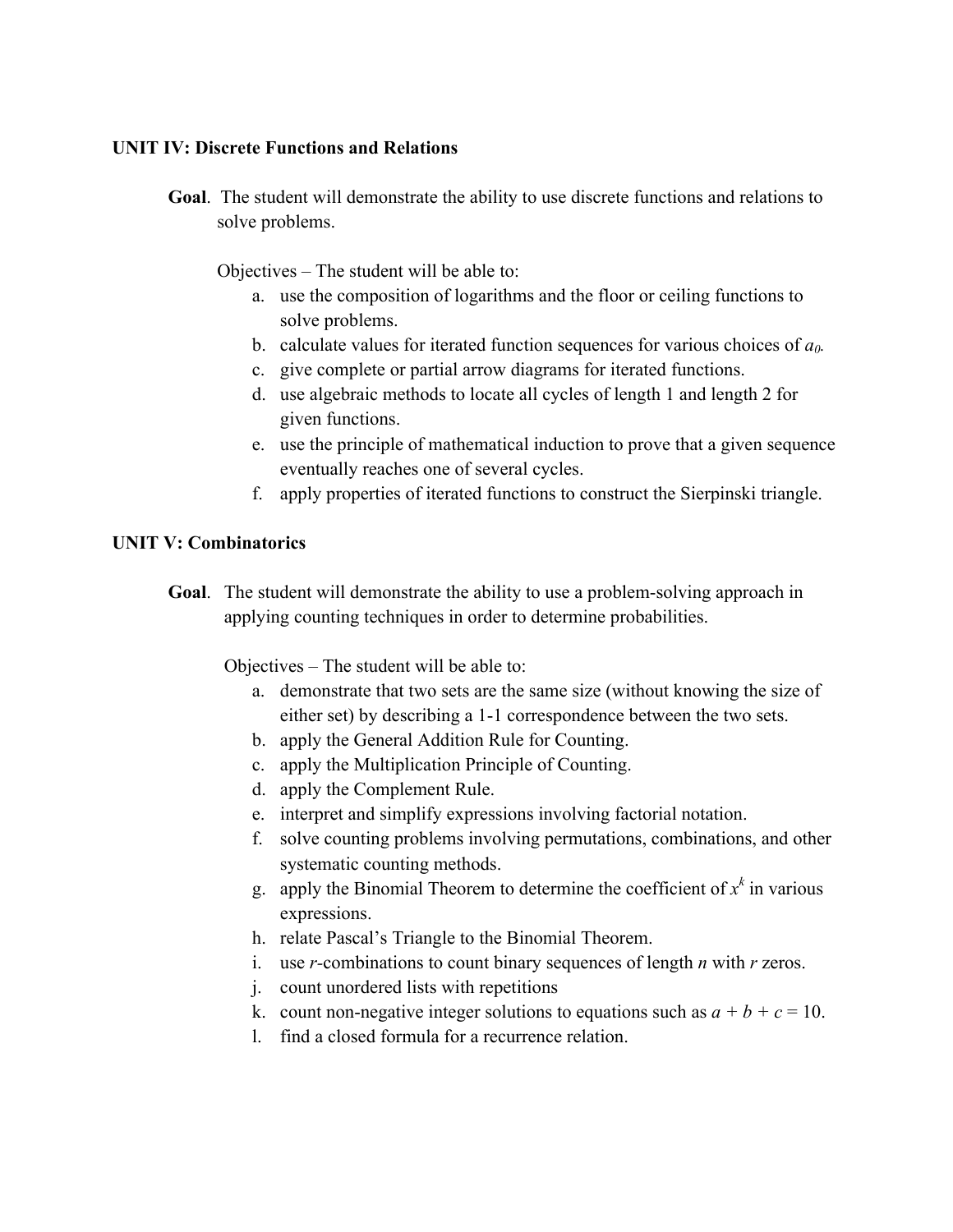#### **UNIT VI: Probability & Games**

**Goal**. The student will demonstrate the ability to use a problem-solving approach to determine probabilities.

Objectives – The student will be able to:

- a. describe the sample space for an event
- b. draw a Venn Diagram to represent the probability of an event
- c. determine the probability of the union and intersection of two or more events
- d. determine the probability of the complement of an event
- e. determine whether two events are mutually exclusive (disjoint)
- f. determine whether two events are independent
- g. calculate conditional probabilities
- h. apply Bayes' Rule using a tree diagram to calculate reverse conditional probabilities
- i. use transition matrices to represent Markov chains
- j. determine whether a matrix is a regular transition matrix
- k. find the stable distribution of a regular transition matrix

#### **UNIT VII: Cryptological Mathematics**

**Goal**. The student will demonstrate the ability to use a problem-solving approach to encipher and decipher messages using various mathematical strategies including number theory, modular arithmetic, combinatorics, probability, and matrices.

Objectives – The student will be able to:

- a. Encipher and decipher a message using monoalphabetic substitution ciphers including additive, multiplicative, and affine ciphers
- b. Encipher and decipher a message using the Vigenère Square
- c. Compute the Index of Coincidence of a message and use the Kasiski Test to approximate the length of the keyword
- d. Encipher and decipher messages using Playfair's system
- e. Encipher and decipher messages using Hill's system

### **UNIT VIII: Graphs and Circuits**

**Goal**. The student will demonstrate the ability to use a problem-solving approach to model practical problems using graphs and circuits.